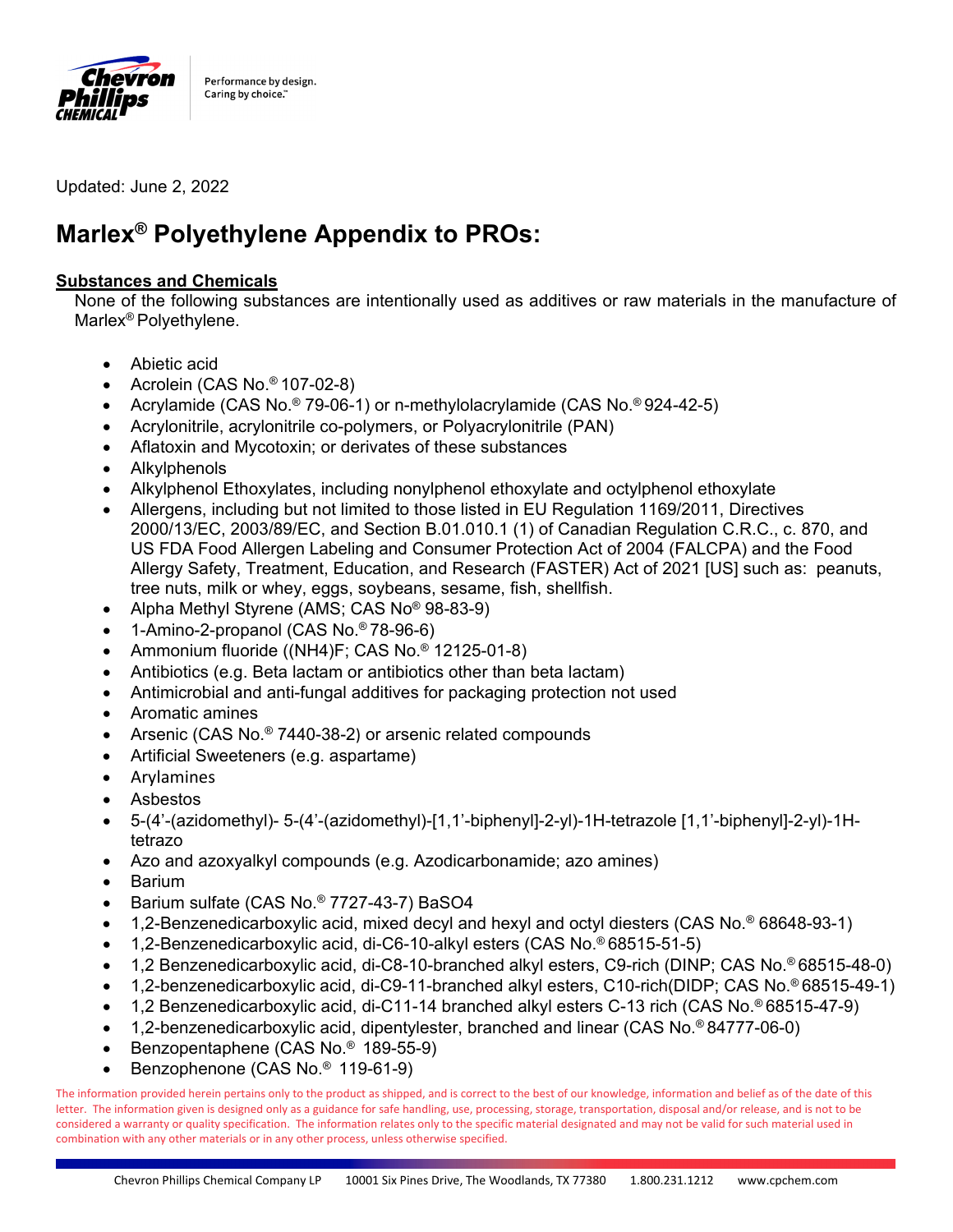

- Benzophenone compounds: e.g.  $2,4$ -dihydroxybenzophene, benzophenone-1 (BP-1; CAS RN®) 131-56-6); benzophenone-3 (BP-3; oxybenzone; CAS RN® 131-57-7); 4,4'-dihydroxy benzophenone (CAS RN® 611-99-4)
- **Benzoyl chloride (CAS No.<sup>®</sup> 98-88-4)**
- beta-CARYOPHYLLENE (CAS No.® 87-44-5)
- Biphenyl-4,4'-diol; 4,4'-Dihydroxybiphenyl (CAS No.® 92-88-6)
- 2,2-Bis(4-hydroxyphenyl)propane bis(2,3-epoxypropyl) ether; synonym: Bisphenol A diglycidyl ether (BADGE) CAS® Number 1675-54-3, Bis (hydroxyphenyl)methane bis(2,3-epoxypropyl) ether (BFDGE), and/or Novolac glycidyl ethers (NOGE)
- Biocides (e.g. as defined by Biocidal Products Regulation (BPR) 528/2012 and 334/2014).
- Bisphenol compounds, including but not limited to: BPA (CAS RN® 80-05-7), BPAF, BPB (CAS RN® 77-40-7), BPC, BPE, BPF (CAS RN® 620-92-8), BPH, BPS (CAS RN® 80-09-1), and BPZ, or the Bisphenol analogues as listed by Canada CEPA Section 71/Appendix A (181 substances)
- Bromine
- Brominated or halogenated flame retardants
- 1-Bromopropane (CAS No.® 106-94-5)
- **Buckwheat**
- Butylated Hydroxyanisole (BHA; CAS No.® 25013-16-5), and Tertiary butylhydroquinone (TBHQ; CAS No.® 1948-33-0)
- Cadmium
- **Carbohydrates**
- Carbon disulphide; Carbon disulfide (CAS No.® 75-15-0)
- Catechol, also known as pyrocatechol or 1,2-dihydroxybenzene (CAS No.® 120-80-9)
- **Cellulose**
- Cerium (Ce) or cerium compounds
- Chlorofluorocarbons (CFC), hydrochlorofluorocarbons (HCFC), hydrofluorocarbons (HFC)
- Chlorinated paraffins (short chain, medium chain, or long chain)
- Chlorinated polyvinyl chloride (CPVC; CAS No.® 68648-82-8)
- Chlorobenzenes: e.g. 1,2-Dichlorobenzene (CAS No.® 95-50-1), 1,3-Dichlorobenzene (CAS No.® 541-73-1), 1,4-Dichlorobenzene (CAS No.® 106-46-7), 1,2,4-Trichlorobenzene (CAS No.® 120-82-1), 1,2,4,5-Tetrachlorobenzene (CAS No.® 95-94-3), Pentachlorobenzene (CAS No.® 608-93-5), Hexachlorobenzene (CAS No.® 118-74-1)
- Chloroprene monomer (CAS No.® 126-99-8) and Polychloroprene (CAS No.® 9010-98-4)
- Cholecalciferol (CAS No.<sup>®</sup> 67-97-0)
- Cobalt (CAS No.<sup>®</sup> 7440-48-4)
- Cobalt oxide (CoO; CAS No.®1307-96-6)
- Colophony (e.g. wood rosin, gum rosin, tree rosin or yellow rosin CAS No.® 8050-09-7)
- Cyanogen (CAS<sup>®</sup> No 460-19-5)
- Cyanuric acid; 1,3,5-Triazinane-2,4,6-trione (CAS No.® 108-80-5; dihydrate 6202-04-6)
- Decabromodiphenyl ether (DecaBDE; DBDE; CAS No.® 1163-19-5)
- Dibenzo[b,def]chrysene; dibenzo[a,h]pyrene (CAS No.® 189-64-0)
- Dibutan-1-yl(dichloro)stannane (CAS No.® 683-18-1)
- Dibutyl Adipate (DBA; CAS No.® 105-99-7)
- Dichloroacetic acid (DCA) CAS No.® 79-43-6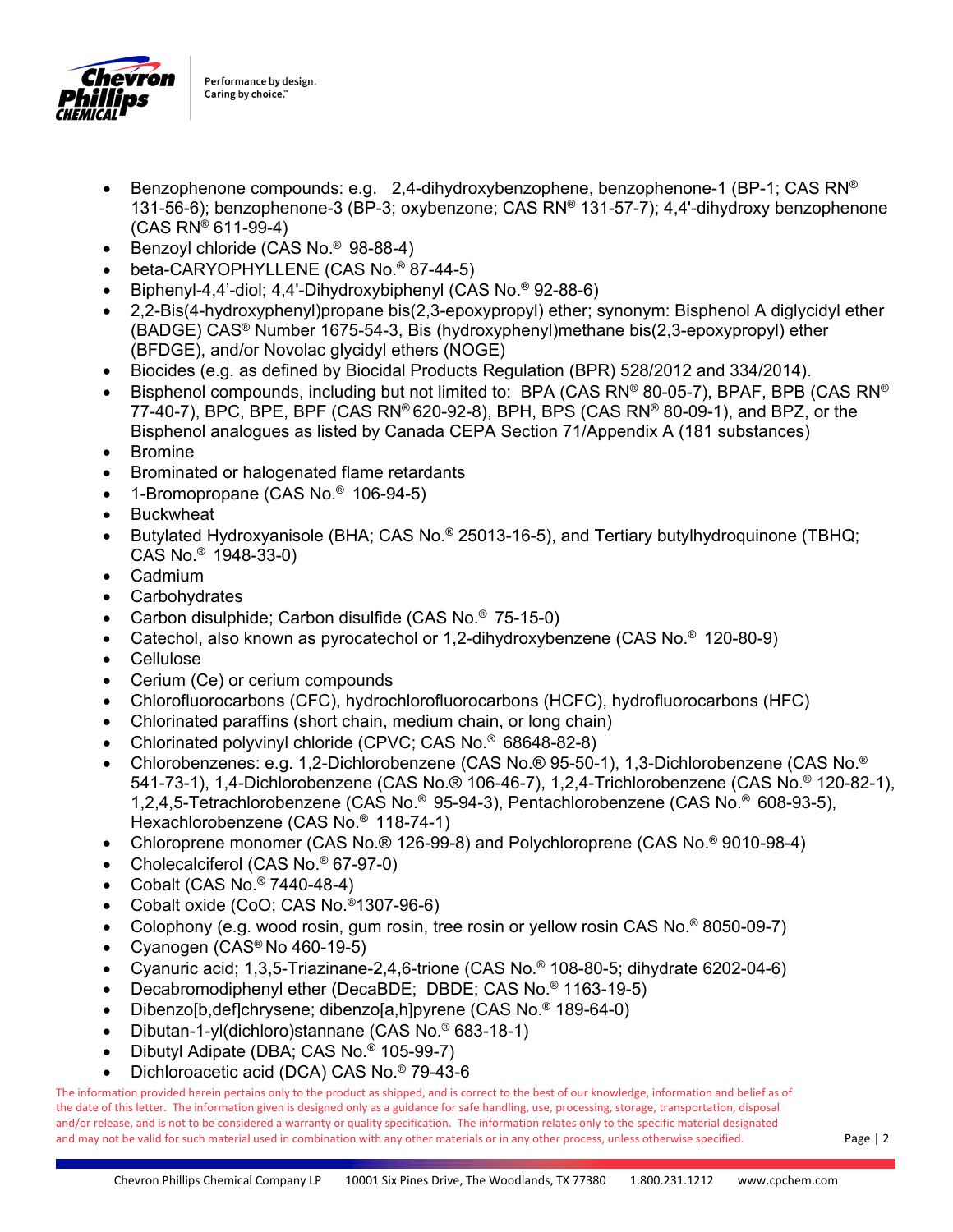

- 1,2-Dichlorobenzene; o-Dichlorobenzene (oDCB; CAS® No 95-50-1)
- Dichloroethane (CAS No.® 107-06-2; 75-34-3); Trichloroethane (CAS No.® 71-55-6)
- 2,4-Dichlorophenol (CAS No.® 120-83-2)
- Di(ethylhexyl) adipate (DEHA), diethyl hydroxyl amine (DEHA), or di(ethylhexyl)maleate (DEHM)
- 2,6-Diisopropyl Naphthalene (DIPN; CAS No.® 24157-81-1)
- 3,4-Dimethylbenzonitrile (CAS No.® 22884-95-3)
- Dimethylfumarate (DMF; CAS No.® 624-49-7; C6H8O4) or methyl fumarate or mono-methyl fumerate (CAS® 2756-87-8; C5H6O4)
- Dimethyl phenyl carbinol/ α,α-Dimethylbenzyl alcohol/ 2-phenyl-2propanol (CAS No.® 617-94-7)
- 2-2'-Dimethoxy-2-phenylacetophenone (CAS No.® 24650-42-8)
- Dinitrogen oxide (CAS No.® 10024-97-2)
- 1,4-Dioxane (Diethylene dioxide CAS No.® 123-91-1)
- Dioxins or furans; or derivatives of these substances
- **Dithiocarbamates**
- Endocrine disruptors e.g. Alkylphenol ethoxylate (APE), Nonylphenol ethoxylate (NPE), Octylphenol ethoxylate (OPE); EPA Tier 1 Screening List, EU Medical Directive Restrictions (MDR), EU ECHA ED Screening List
- Epoxy derivatives listed in EU Directives 2002/16/EC and 1895/2005
- Epoxidized Soybean Oil
- Ethanol, 2,2'-iminobis-, N-(C13-15-branched and linear alkyl) derivs. (CAS No.® 97925-95-6)
- 2-Ethoxyethanol (CAS® Number 110-80-5) or 2-Methoxyethanol (CAS No.® 109-86-4)
- 2-Ethylanthraquinone (CAS No.® 84-51-5)
- Ethyl 4-dimethylaminobenzoate (EDAB; CAS No.® 10287-53-3)
- Ethylbenzene (CAS No.® 100-41-4)
- Ethylhexyl 4-(dimethylamino)benzoate (EHDAB; CAS No.® 21245-02-3)
- 4-Ethylocta-3-enenitrile (CAS No.® 29127-85-3)
- FDA Banned Food Additives: benzophenone, ethyl acrylate, eugenyl methyl ether, myrcene, pulegone, pyridine, styrene
- Flavors
- Fluazifop-butyl (CAS No.® 69806-50-4)
- Fluorescent Whitening Agent
- Fragrances
- Fungicides, preservatives (for the purpose of preserving food in packaging), or fumigants
- Gasoline, natural (CAS No.® 8006-61-9)
- Genetically modified organisms (GMO)
- Glycerin or glycerol (CAS No.® 56-81-5)
- Glyoxal; 1,2-Ethanedione (CAS No.® 107-22-2)
- Graphene
- Hexabromocyclododecane (HBCDD; CAS® No. 3194-55-6), EU 2016/293 POPs
- Hexachlorobutadiene (HCBD; CAS No.<sup>®</sup> 87-68-3)
- Hexachlorobenzene (HCB; CAS No.® 118-74-1)
- Hexadecyltrimethoxysilane (CAS No.® 16415-12-6)
- Homosalate; Salicylic Acid 3,3,5-Trimethylcyclohexyl Ester (CAS No.® 118-56-9)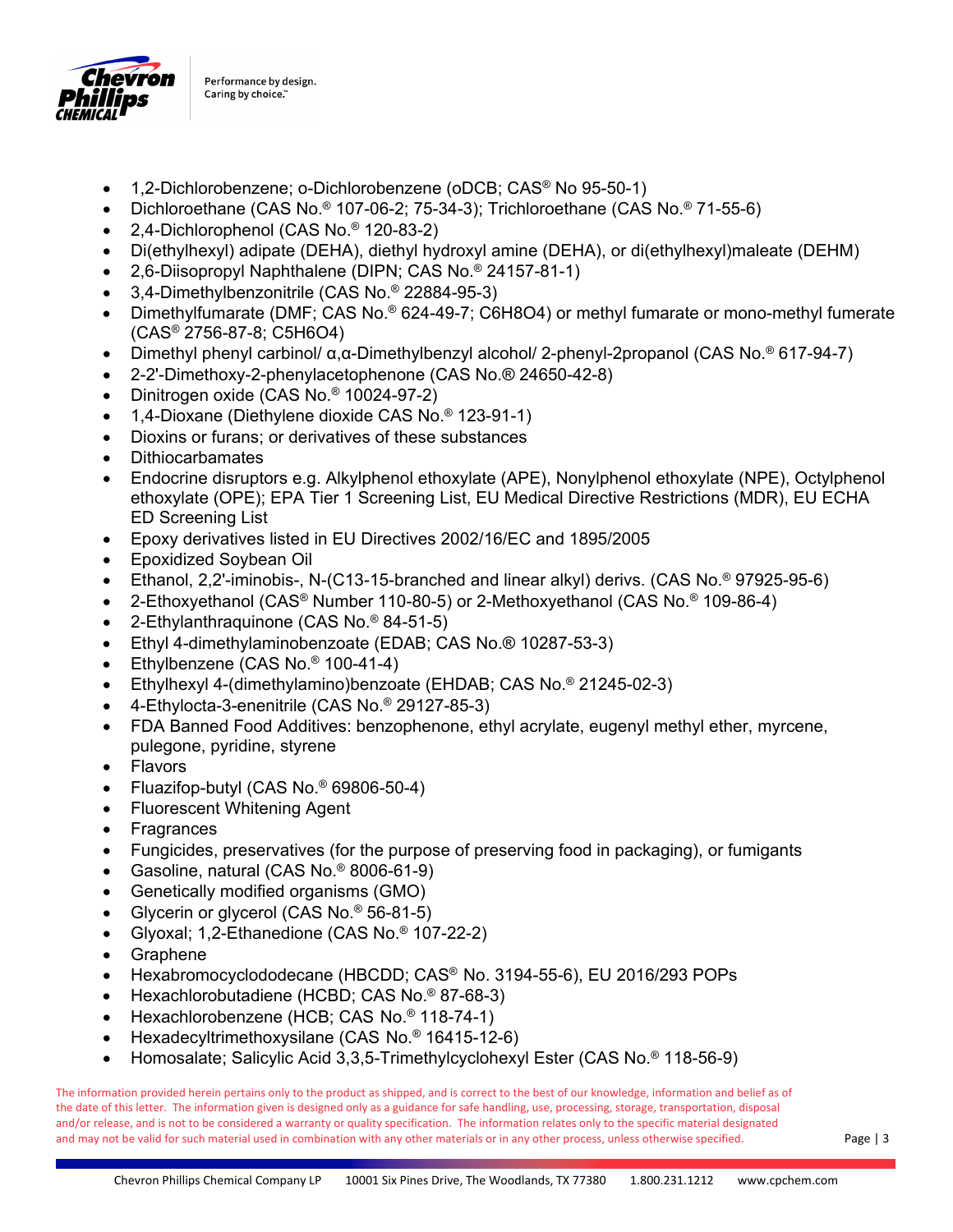

- Human materials, derivatives of human materials, blood or blood products
- 1-Hydroxycyclohexyl phenyl ketone (CAS No.® 947-19-3)
- Iodopropynyl butylcarbamate (IPBC); 3-iodo-2-propynyl-butylcarbamate (CAS No.® 55406-53-6)
- 2-isobutoxyethanol (CAS No.® 4439-24-1)
- Isocyanates
- Isopentyl Pentyl Phthalate a.k.a N-pentyl-isopentylphthalate (nPIPP); 1,2-Benzenedicarboxylic Acid 1-(3-Methylbutyl) 2-pentyl Ester (CAS No.® 776297-69-9)
- Isophorone (CAS No.® 4098-71-9)
- Isoprene (CAS RN 78-79-5)
- Isopropylthioxanthone (CAS No.® 75081-21-9); 9H-Thioxanthen-9-one,2-(1-methylethyl)-; 2- Isopropylthioxanthone 2-ITX; CAS No.® 5495-84-1); 4-ITX CAS RN®
- Isothiazolinones: Benzisothiazolinone (CAS No.® 2634-33-5), Methylchloroisothiazolinone (CAS No.® 26172-55-4), Methylisothiazolinone (CAS No.® 2682-20-4); (CAS No.® 55965-84-9)
- Lactose (CAS No.® 63-42-3)
- **Lanthanides**
- Latex (Natural rubber latex, dry natural rubber, or synthetic latex)
- Lignin
- Lithium hydroxide monohydrate (CAS No.® 1310-66-3)
- Manganese
- Manganese dichloride (CAS No.® 7773-01-5)
- Melamine (CAS No.® 108-78-1)
- 2-Mercaptobenzothiazole (2-MBT); Benzothiazolethiol C6H4SNCSH (CAS No.® 149-30-4)
- **Mercury**
- Methanesulfonic acid (CAS No.® 75-75-2)
- Methyl acetate (CAS No.® 79-20-9)
- Methyl bromide; Bromomethane (CAS No.® 74-83-9)
- Methyldibromo Glutaronitrile (CAS No.® 35691-65-7)
- Methyl ethyl ketone (MEK); Methyl isobutyl ketone (MIBK; CAS No.® 108‐10‐1)
- Methylenedianiline (CAS RN® 101-77-9)
- Methylmercuric chloride (CAS® No 115-09-3)
- Microorganisms, yeast, mold, or bacteria not intentionally contained
- Methyl fumarate or mono-methyl fumerate (CAS No.® 2756-87-8; C5H6O4)
- Monomethyl-dichloro-diphenyl methane
- Monosodium Glutamate (MSG; CAS® 142-47-2)
- Naphthalene (CAS® Number 91-20-3)
- Nitrites, Nitrates, Nitrosamines, Nitrosamines impurities: see section below
- Nitrocellulose (CAS No.® 9004-70-0)
- p-Nitrochlorobenzene (CAS No.® 100-00-5)
- Nitrofurazone (CAS® No 59-87-0)
- N-methyl-2-pyrrolidone (CAS No.® 872-50-4)
- Nonyl phenol (NP; CAS No.® 25154-52-3)
- Nonyl phenol & Octyl phenol ethoxylates
- N-vinyl-2-pyrrolidone (CAS No.® 88-12-0)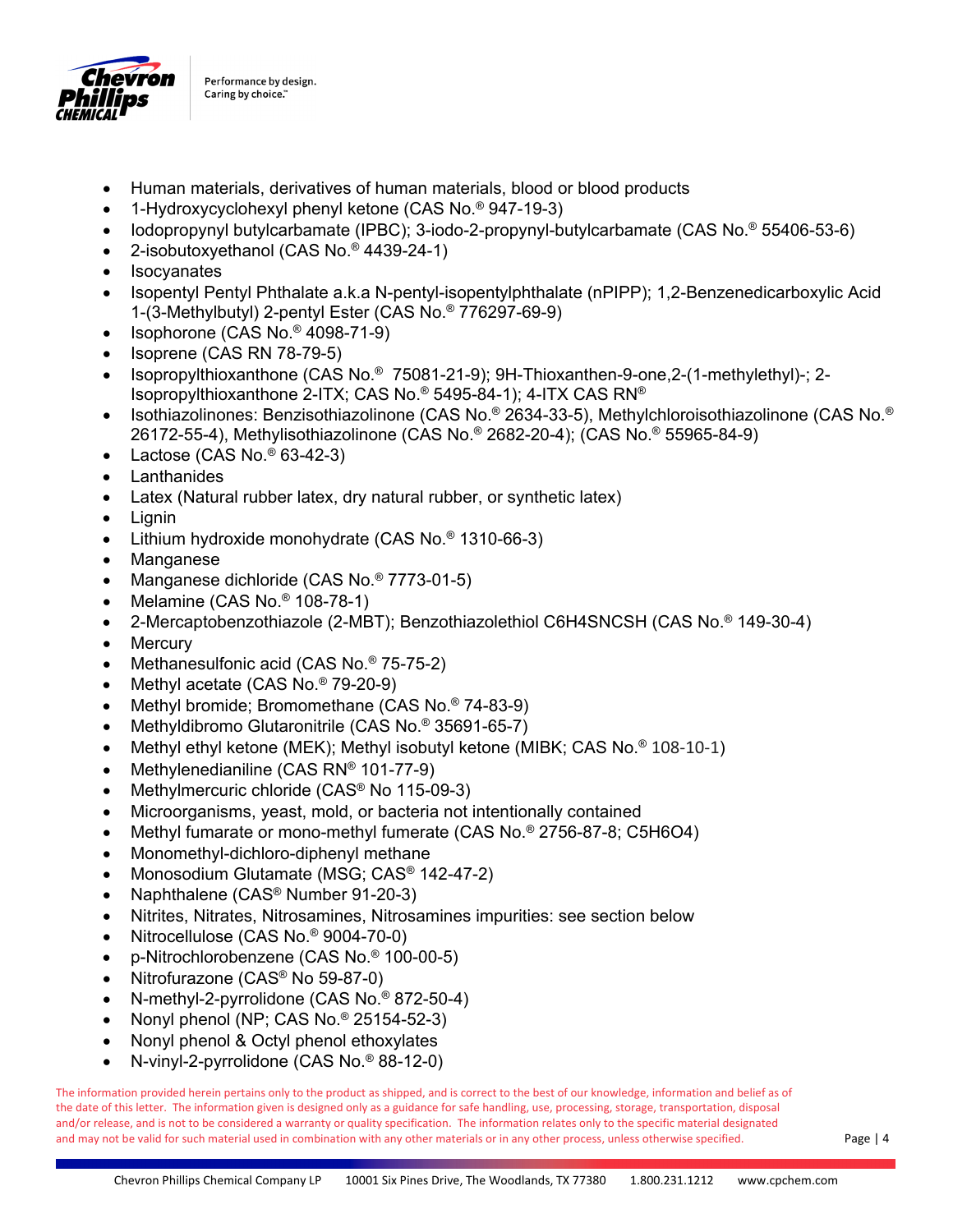

- Octabromobiphenyl ether; Octabromodiphenyl ethers (Octa-BDE; CAS No.® 32536-52-0)
- Octocrilene; Octocrylene (CAS No.® 6197-30-4)
- Octylphenols
- Optical brighteners
- Organotin compounds
- Organophosphate Halogenated Flame Retardants (HFRs; e.g. Dechlorane Plus, Tetrabromobisphenol A (TBBPA), polybrominated diphenyl ethers (PBDEs))
- Oxiran-2-ylmethyl methacrylate (CAS No.® 106-91-2)
- Oxo-degradable additives, oxo-degradable plastics, or pro-oxidative additives
- Ozone-depleting chemicals
- Parabens e.g. butyl paraben (CAS RN® 94-26-8), ethyl paraben (CAS RN® 120-47-8), methyl paraben (CAS RN® 99-76-3), propyl paraben (CAS RN® 94-13-3)
- Pentabromobiphenyl ether; Pentabromodiphenyl ethers (Penta-BDE; CAS No.® 32534-81-9)
- Pentachlorophenol (PCP; CAS No.® 87-86-5) See (EU) 2021/277 POPs
- Pentachlorothiophenol (PCTP; CAS No.® 133-49-3)
- Perchlorates
- Perchloroethylene (CAS No.® 27-18-4)
- Pesticides and fungicides
- Phenol, isopropylated phosphate (3:1); Tris(isopropylphenyl) phosphate (PIP; CAS® Number 68937-41-7)
- Photoinitiators, including: benzophenone, hydroxybenzophenone, and 4-methylbenzophenone, and Isopropylthioxanthone (ITX)
- Phthalates, orthopthalates (see Phthalates section in PRO document and below)
- Phthalimide  $(CAS No.  $85-41-6$ )$
- Plasticizers; including, but not limited to the 25 plasticizers (phthalates) listed on the FDA rule published in Federal Register on May 20, 2022.
- Poly- and perfluoroalkyl substances (PFAS), as perfluoroctanoic acid (PFOA) or perfluoroctane sulfonate (PFOS) are not used. See PFAS section below for further detail.
- Polyaminopropyl biguanide (PHMB; CAS No.® 27083-27-8)
- Polybrominated Diphenyl Ethers (PBDEs) included: decaBDE, octaBDE, and pentaBDE
- **Polycarbonates**
- Polychlorinated and Polybrominated Biphenyls (PCBs and PBBs)
- Polychlorinated and Polybrominated Terphenyls (PCTs and PBTs)
- Polychloronaphthalene (CAS No.® 70776-03-3)
- Polychloroprene (CAS No.® 9010-98-4)
- Polycyclic aromatic hydrocarbons (PAH), also called polyaromatic hydrocarbons
- Polydimethylsiloxane (PDMS; silicone; CAS No.® 9006-65-9) not intentionally contained
- Polyethylene terephalate (CAS No.® 25038-59-9)
- Polyhydroxyalkanoates (PHAs) polyesters produced by microorganisms/bacterial fermentation
- Polylactic Acid, Polylactic Acid as a rigid structure (CAS No.® 26100-51-6)
- Polystyrene or expanded Polystyrene (CAS No.® 9003-53-6) or other polymeric foam materials as shock absorbers (e.g. Expanded Polypropylene, Expanded Polyethylene, or Expanded Vinyl Acetate)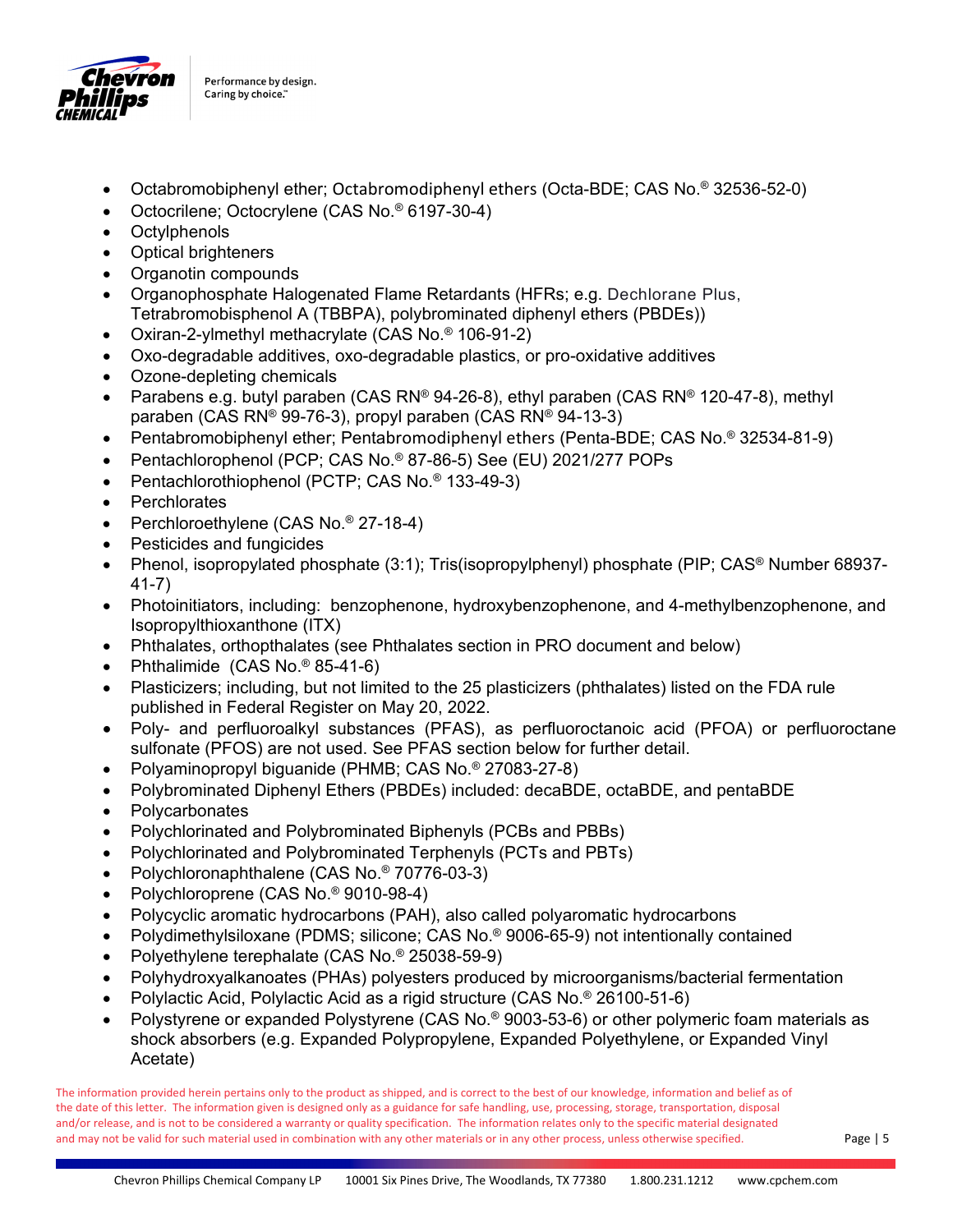

- Polyurethane
- Polyvinyl acetate (CAS No.® 9003-20-7)
- Polyvinyl Alcohol
- Polyvinyl Chloride (CAS No.® 9002‐86‐2; PVC)
- Polyvinylidene chloride a.k.a. Polyvinylidene Dichloride (PVDC; CAS® Number 9002‐85‐1) or copolymers
- Propiconazole (CAS<sup>®</sup> Number 60207-90-1)
- Propylidene Phthalide (CAS No.® 17369-59-4)
- Quizalofop-P-tefuryl (ISO); (+/-) tetrahydrofurfuryl (R)-2-[4-(6-chloroquinoxalin-2 yloxy)phenyloxy]propionate (CAS No.® 200509-41-7)
- Radioactive Substances: No radiation sources are used to alter the product characteristics.
- Recycled materials (i.e. No post-consumer recycled materials utilized)
- Regenerated cellulose
- Resorcinol (CAS No.® 108-46-3)
- Selenium
- Semicarbazide (CAS No.® 57-56-7)
- Silicic acid, sodium salt; Sodium siliconate (CAS No.® 108-78-1)
- Silicone a.k.a. Polydimethylsiloxane (PDMS) or Silicone Oil (CAS No.® 63148-62-9) and siloxanes not intentionally contained
- Sodium bromide (CAS No.® 7647-15-6)
- Sodium fluoride (CAS No.® 7681-49-4)
- Sodium hydrosulfide (CAS No.® 16721-80-5)
- Sodium nitrite (CAS No.® 7632-00-0)
- Sodium sulfide (CAS No.® 1313-82-2)
- Sorbitol (CAS No.® 50-70-4)
- Stannous chloride; tin (II) chloride (CAS® Number 7772-99-8, 10025-69-1 (dihydrate))
- Starch (CAS No.® 9005-25-8)
- Sugars (sucrose, glucose/dextrose, fructose, lactose, galactose, maltose)
- Styrene (CAS® Number 100-42-5)
- Sulfonamides
- Terephthaloyl dichloride (CAS No.® 100-20-9)
- Tert-butyl methyl ether (TBME; CAS No.® 1634-04-4)
- Tertiary butylhydroquinone (TBHQ; CAS No.® 1948-33-0)
- 2,2',4,4'-tetrabromodiphenyl ether; (BDE-47 CAS No.® 40088-47-9; 5436-43-1)
- Tetrachloroethylene; Perchloroethylene (CAS No.® 127-18-4)
- 2,3,7,8-Tetrachloro dibenzo p-dioxin (TCDD; CAS No.® 1746-01-6)
- 2,3,7,8 Tetrachloro dibenzo p-furan (TCDF; CAS No.® 51207-31-9)
- Tin & tin substances e.g. Tributyl tin (CAS No.® 688-73-3), Trioctyl tin (CAS No.® 869-59-0), Triphenyl tin (CAS No.® 892-20-6)
- 1,1,1-Trichloroethane (CAS® No 71-55-6)
- Trichloroethylene (CAS No.® 79-01-6)
- Triclosan (2,4,4'-trichloro-2'-hydroxydiphenylether), Triclocarban
- Triethanolamine; 2,2',2''-nitrilotriethanol (CAS No.® 102-71-6)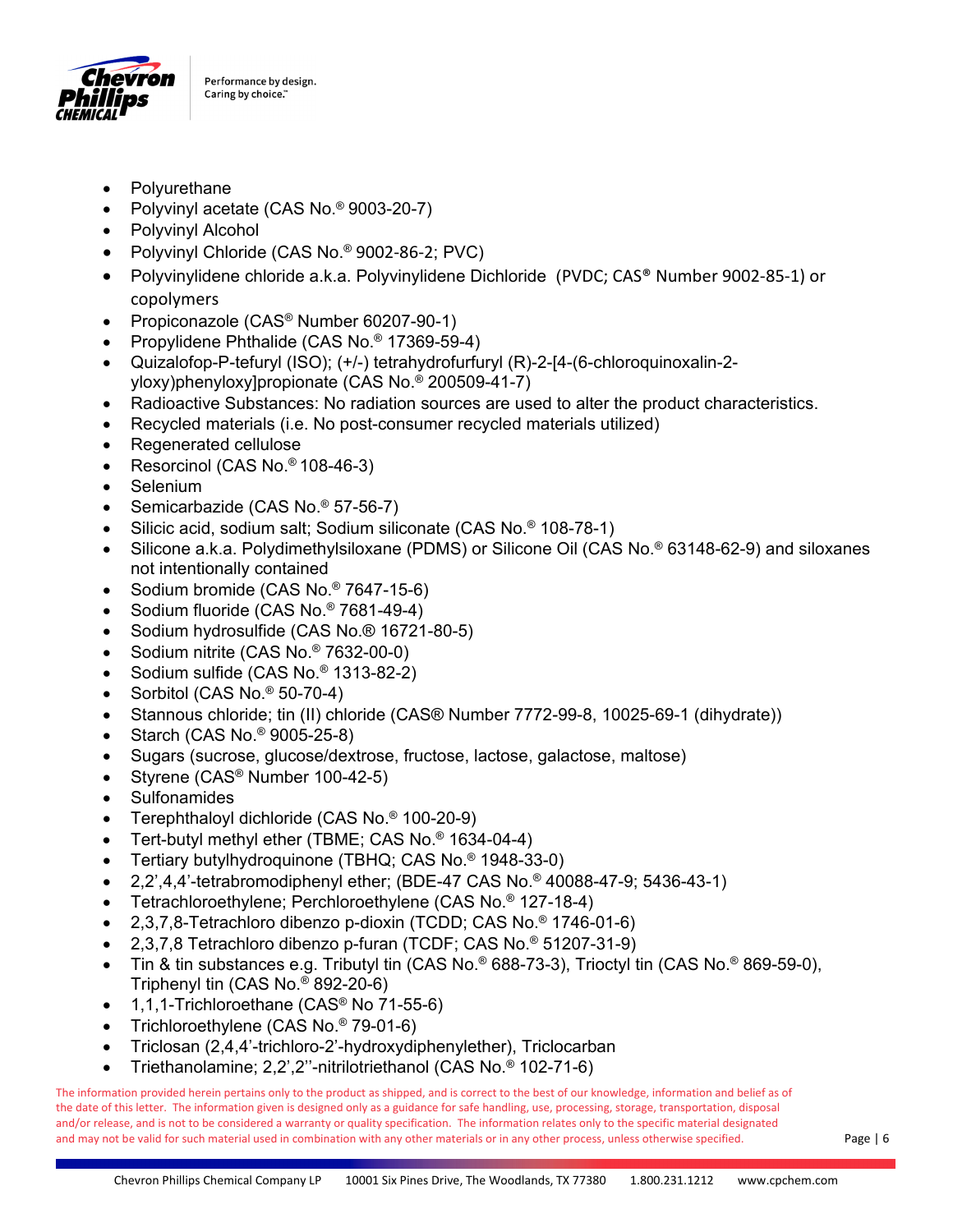

- Trimellitate (e.g. Trimethyl trimellitate CAS No.® 2459-10-1, Tris-2-ethylhexyl trimellitate CAS No.® 3319-31-1)
- 2,2,4-Trimethyl-1,3-pentanediol diisobutyrate (TXIB; CAS No.® 6846-50-0)
- Triphenyl phosphate (TPP; CAS No.® 115-86-6)
- Tris(1,3-dichloro-2-propyl) phosphate (TDCPP; CAS No.® 13674-87-8)
- 2,4,6-tris(tert-butyl)phenol; 2,4,6-Tri-tert-butylphenol (2,4,6-TTBP) (CAS No.® 732-26-3)
- Tris-Nonylphenol Phosphite (TNPP) (CAS No.® 26523-78-4)
- Vinylidene chloride (Dichloroethene), Vinyl Chloride Monomer (VCM), Polyvinyl Chloride (CAS<sup>®</sup> Number 9002‐86‐2; PVC), Polyvinylidene Dichloride (PVDC) or copolymers
- Zinc Chloride (CAS No.<sup>®</sup> 7646-85-7)
- Zinc di(acetate); Zinc acetate (CAS No.<sup>®</sup> 557-34-6)

## **Nitrosamine related substances**

To the best of our knowledge the manufacture of this product does not intentionally use nitrosamine or any of the following substances:

- HNO2 (Nitrous Acid), HNO3 (Nitric Acid)
- Nitrosamines, Nitrosamines impurities: N-nitrosodimethylamine (NDMA), N-Nitrosodiethylamine (NDEA), N-diisopropylnitrosoamine (NDIPA), N-ethyl-N-isopropylnitrosoamine (NEIPA); or nitrosating reagent NaNO2
- Nitrites, Nitrates (e.g. NaNO2 (Sodium Nitrite))
- NO (Nitric Oxide) e.g. as impurity in HNO3 for nitration reactions
- Nitrosyl halides (e.g. ClNO, BrNO)
- Dinitrogen trioxide (N2O3), Dinitrogen tetraoxide (N2O4)
- Organic nitrites (e.g. t-BuONO)
- NH2OH (Hydroxylamine)
- **Ozone**
- Chloramines; Nitroso (nitrite, nitrate, chloroamine) reagents
- Trimethylamine, diethylamine, triethylamine, Hunig's base, piperidine
- Azide reagents
- N-Methyl-2-pyrrolidone (NMP)
- Tributyltin chloride CAS No.® 1461-22-9
- **Nitrocellulose**
- Dimethylacetamine/ N,N-dimethylacetamide (DMA) or Diethylacetamide (DEA),
- N-Nitroso-N-methyl-4-aminobutyric acid (NMBA)
- N-nitrozodiizopropyloamine (DIPNA, CAS® 601-77-4), N-nitrozoetyloizopropyloamine (EIPNA)
- Triethylamine, Diethylamine, Monoethylamine, Diethanolamine, Trimethylamine, Dimethylamine
- Tributylamine (TBA), Dibutylamine
- Diisopropylethylamine (DIPEA)
- N-Methylmorpholine (NMM)
- Tetra Butyl Ammonium Bromide (TBAB)
- 2-Mercapto benzo thiozole (2-MBT; CAS RN® 149-30-4)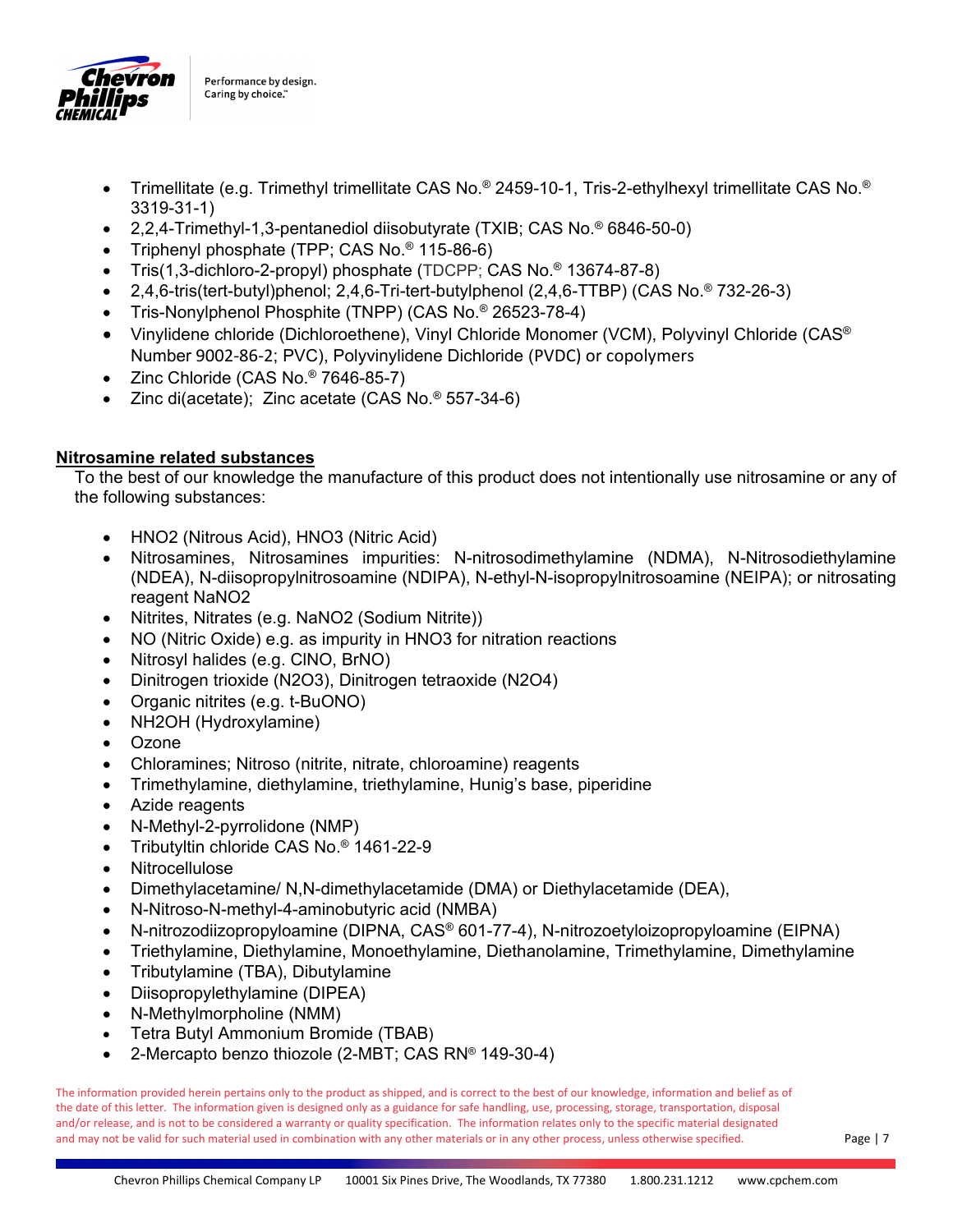

#### **Phthalates**

No phthalates (a.k.a. phthalate esters), including di-(2-ethylhexyl) phthalate (DEHP), dibutyl phthalate (DBP), benzyl butyl phthalate (BBP), diisononyl phthalate (DINP), diisodecyl phthalate (DIDP), di-n-octyl phthalate (DNOP), diisobutyl phthalate (DIBP), dimethyl phthalate (DMP), and diethyl phthalate (DEP) are intentionally added to this product. This product therefore meets the requirements of the Consumer Product Safety Improvement Act of 2008 and EU Directive 2005/84/EC. The 25 plasticizers (phthalates) listed on FDA rule published in Federal Register on May 20, 2022, are not used in Marlex® Polyethylene.

Other phthalates not used: ortho-phthalate, di-n-butyl phthalate, bis(2-methoxyethyl) phthalate (DMEP) CAS No.® 117-82-8., n-pentyl-isopentylphthalate CAS® No. 776297-69-9, Di-n-pentyl phthalate CAS® No. 131-18- 0, Diisopentylphthalate CAS No.® 605-50-5, Diallyl phthalate CAS No.® 131-17-9.

#### **PFAS**

None of the following Poly- and perfluoroalkyl substances (PFAS) substances are used in the formulation of Marlex® Polyethylene.

- PFAS as listed by the National Defense Authorization Act for Fiscal Year 2020 (NDAA) for TRI reporting to EPA or per EU 2019/1021, 2020/784, 2021/115, and 2021/1297.
- Perfluorooctanoic Acid (PFOA) CAS RN® 335-67-1 and related compounds.
- Perfluorooctane Sulfonate (PFOS) CAS RN® 1763-23-1 and related compounds.
- Perfluorobutane Sulfonic Acid (PFBS) CAS RN® 375-73-5 and related compounds.
- Perfluorohexanoic Acid (PFHxA) CAS RN® 307-24-4 and related compounds.
- Hexafluoropropylene Oxide Dimer Acid (HPFO-DA) ("Gen-X") CAS RN® 13252-13-6, 62037-80-3
- Perfluorobutanoic Acid (PFBA) CAS RN® 375-22-4 and related compounds.
- Perfluoroheptanoic Acid (PFHpA) CAS RN® 375-85-9 and related compounds.
- Perfluorononanoic Acid (PFNA) CAS RN® 375-95-1 and related compounds.
- Perfluorodecanoic Acid (PFDA) CAS RN® 335-76-2 and related compounds.
- Perfluoroundecanoic Acid (PFUnDA) CAS RN® 2058-94-8 and related compounds.
- Perfluorotridecanoic Acid (PFTrDA) CAS RN® 72629-94-8 and related compounds.
- Perfluorotetradecanoic Acid (PFTDA) CAS RN® 376-06-7 and related compounds.
- Polytetrafluoroethylene (PTFE) CAS RN® 9002-84-0 not contained on purpose.
- Undecafluorohexanoic acid CAS RN® 307-24-4 and related compounds.
- Perfluorocarboxylic acids, (e.g. C9-C14 PFCAs linear and branched), their salts, and related substances per (EU) 2021/1297.

#### **Regulatory or Industry Lists**

To the best of our knowledge this product meets the following requirements as being within stipulated limits as listed as of this date:

- Stockholm Convention Persistent Organic Pollutants (POPs): Directive 850/2004/EC, EU 2016/293, EU 2019/1021, EU 2021/115, 2020/784, and 2021/277 substances not used.
	- o Listing of POPs in the Stockholm Convention
	- o List of substances subject to POPs Regulation ECHA (europa.eu)